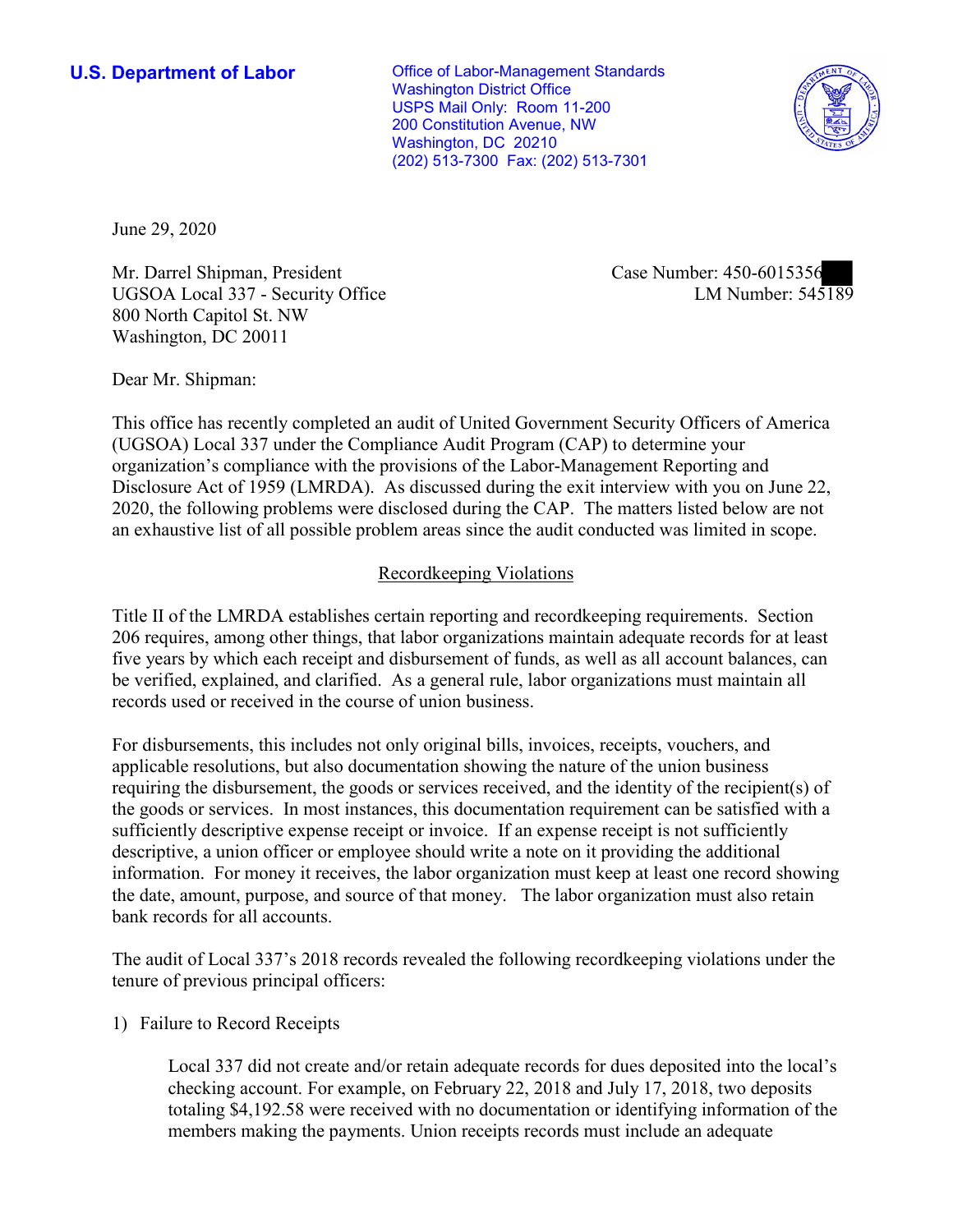identification of all money the union receives. The records should show the date and amount received, the source of the money, and for dues payments, a record of which time period dues are being paid.

2) Lost Wages

 Local 337 did not create and/or retain adequate documentation for five lost time related expenses totaling \$[2,631.32](https://2,631.32). While the local created backup documentation for lost time 2018, the local withdrew \$520 in cash and the local did not retain a copy of the transactions, all of the disbursements lacked itemized receipts for mileage, tolls, and parking. Additionally, the disbursements lacked detailed documentation to match expense reports to their cash withdrawals on the bank statement. For example, on February 6, withdrawal slip nor any record to link the withdrawal to the backup documentation of its legitimate union purpose.

3) General Reimbursed Expenses

Local 337 did not create and/or retain adequate documentation for nine expenses totaling \$188.37. While the local retained backup documentation for these transactions, all of the disbursements lacked itemized receipts and detailed documentation to match the expense reports to the disbursement on the bank statement. For example, on September 13, 2018, the local incurred three debit card transactions totaling \$66.95 and the local did not retain itemized receipts nor any record to link the charges to the backup documentation of its legitimate union purpose.

 Based on your assurance that Local 337 will retain adequate documentation in the future, OLMS will take no further enforcement action at this time regarding the above violations.

### Reporting Violations

 audit disclosed a violation of this requirement by previous principal officers. The Labor The audit disclosed a violation of LMRDA Section 201(b), which requires labor organizations to file annual financial reports accurately disclosing their financial condition and operations. The Organization Annual Report Form LM-3 was not filed by Local 337 for fiscal years ending December 31, 2017, 2018, and 2019.

Local 337 must file Form LM-3 for the fiscal years ended December 31, 2017, 2018, and 2019. Local 337 may complete, sign, and file its reports electronically using the Electronic Forms System (EFS) available at the OLMS website at [https://www.dol.gov/olms/](https://www.dol.gov/olms). The Form LM-3 should be filed electronically no later than July 22, 2020. Before filing, review the reports thoroughly to be sure they are complete and accurate.

# Other Violations

The audit disclosed the following other violation: